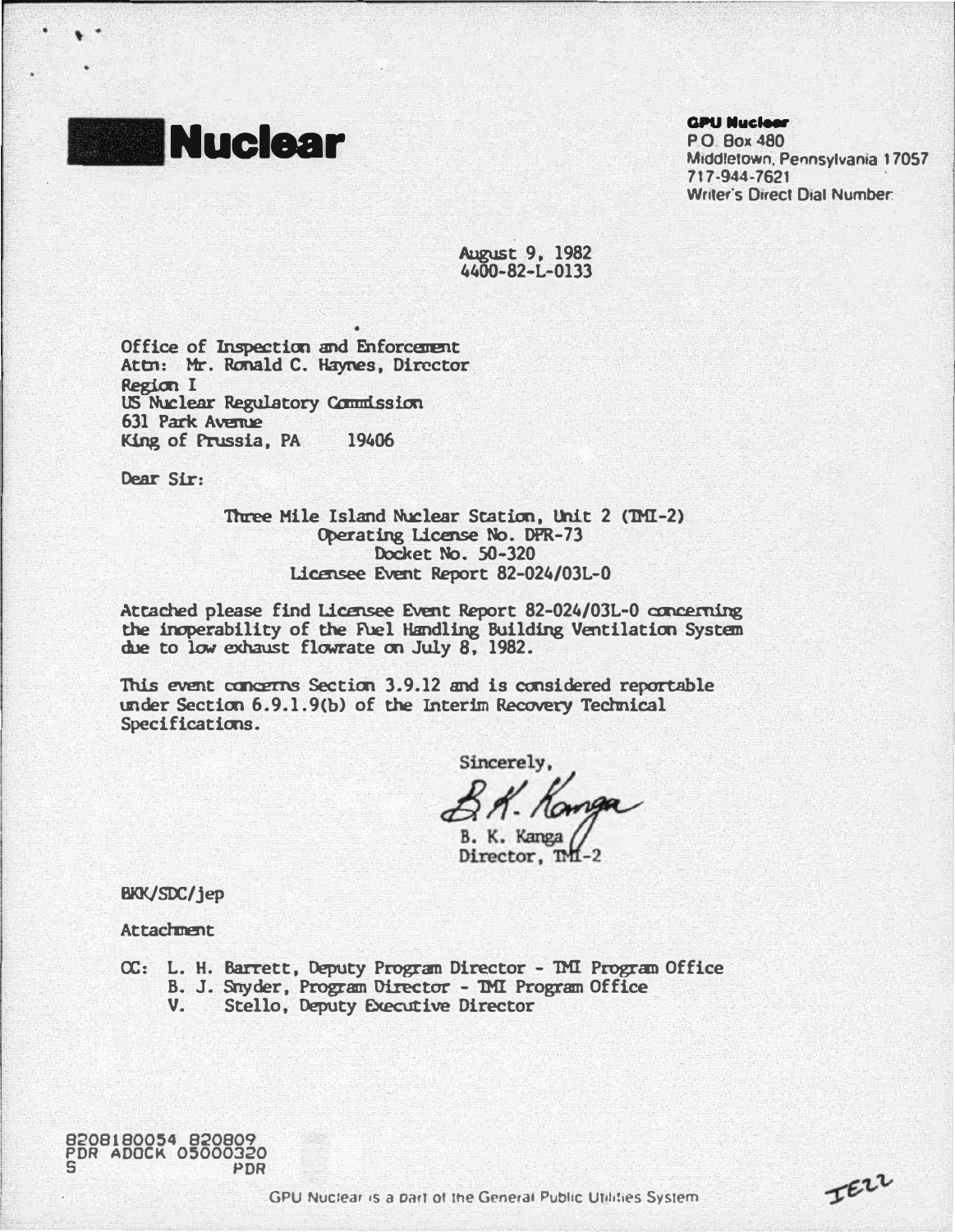U. S. NISCLEAR REGULATORY COMMISSION **NRC FORM 366**  $(7.77)$ Attachment 1 **LICENSEE EVENT REPORT** 4400-82-L-0133 **IPLEASE PRINT OR TYPE ALL REQUIRED INFORMATIONS** CONTROL BLOCK: JΟ  $| - |$  0 | 0 | 0 | 0 | 0  $\left|0\right|$  1 A T M I  $12$  $(2)$  $\overline{0}$  $|0|$  $0(3)$  $J(5)$ **LICENSEE COOL CON'T**  $(6)$  0 | 5 | 0 | 0 | 0 | 3 | 2 | 0  $(7)$  | 0 | 7 | 0 | 8 | 8 |  $2(8)[0|8|0|9]$  $\boxed{0}$ SOURCE L EVENT DESCRIPTION AND PROBABLE CONSEQUENCES (10) At 1216 hours on July 8. 1982, the Fuel Handling Building exhaust fans AH-E-10  $0<sup>2</sup>$ C/D tripped. The Control Room Operators immediately switched over to exhaust fans  $013$ However, after f s 10A/B reached operating speeds the flowrate  $AH-E-10A/B$ . எஎ This event is reportable per Tech Spec 6.9.1.9(b) due to inadvertent remained low.  $015$ entry into the action statement of Tech Spec 3.9.12.  $06$ This LER is  $sim$  1ar to 80-34 This event has no effect on the health and safety of the public and 82-09.  $0$   $7$  $\boxed{0|8}$ **SYSTEM** CAUSE **COMP** VALVE<br>SUBCODE **CAUSE** CODE CODE COMPONENT CODE **SUBCOOE**  $A(t)$  $A(0)$  $|C|$ (၁)  $21(6)$  $\lceil 0 \rceil$  9 XII<sup>14</sup>  $21^{15}$ OCCURRENCE **REVISION SEQUENTIAL BEROR** LER RO **EVENT VEAR REPORT NO** CODE TYPE **NO**  $(17)$  $812$  $01214$ **REPORT**<br>NUMBER  $0<sup>1</sup>$ IL.  $|0|$  $3$  $\overline{32}$ BOMPONENT **ACTION** FUTURE SHUTOOM NPRD-4 **EFFECT** ATTACHMENT **PRIME COUP** ကြ **HOURS MANUFACTURE**  $\frac{|\mathbf{Y}|}{4!}$  $2 | (2)$  $01010$ ნ  $\mathbf{N}$  $19<sup>1</sup>$ 91  $\sqrt{20}$  $\binom{2}{2}$  $2(3)$  $9(26)$  $nR$ CAUSE DESCRIPTION AND CORRECTIVE ACTIONS (27) The 10C/D fan trip was the res lt of a technician inadvertently grounding a lead  $\Box$ during performance of a calibration procedure. The low flow condition with fans  $111$ 10A/B was due to an open exhaust damper on fan 10D. The exhaust fans 10C/D were  $\sqrt{12}$ reset and restarted, returning normal flow at 1315 hours on July 8, 1982. The  $113$ damper for fan 10D was returned to auto mode.  $114$  $\overline{a}$ FACILITY METHOD OF OTHER STATUS (30) **SPOWER**  $(32)$ DISCOVERY DESCRIPTION  $(28)$  $\mathbf{x}$  $0 | 0 | 0 |$   $(29)$ **S** mode ۱A  $\sqrt{31}$ Operator observatio CONTENT ACTIVITY AMOUNT OF ACTIVITY (35) LOCATION OF RELEASE (36) RELEASED OF RELEASE  $20$  $\odot$ 6 Iz.  $N/A$  $N/L$ PERSONNEL EXPOSURES OESCRIPTION<sup>(39)</sup> T PE **NUMBER**  $Q_2$   $Q_3$ 0 0 0  $\overline{\phantom{a}}$  $N/A$ 11 12<br>EL INJURIES PERSONNE **DESCRIPTION**(41) **IUVEER**  $0|0$  $\,$  H  $\Omega$  $(a)$  $N/A$  $\overline{11}$  $\overline{12}$ LOSS OF OR DAVAGE TO FACILITY  $(43)$ **OESCRIPTION**  $\overline{z}$  $N/A$ l 9  $(42)$ <sub>10</sub> B208180060 820809  $s<sub>sup</sub>$ PUBLICITY NRC USE ONLY **DESCRIPTION** (45) PDR ADOCK 05000320  $\circ$ PDR 11111111 n 1 o 1 PHONE (717) 948-8461 NAME OF PREPARER\_Steven D. Chaplin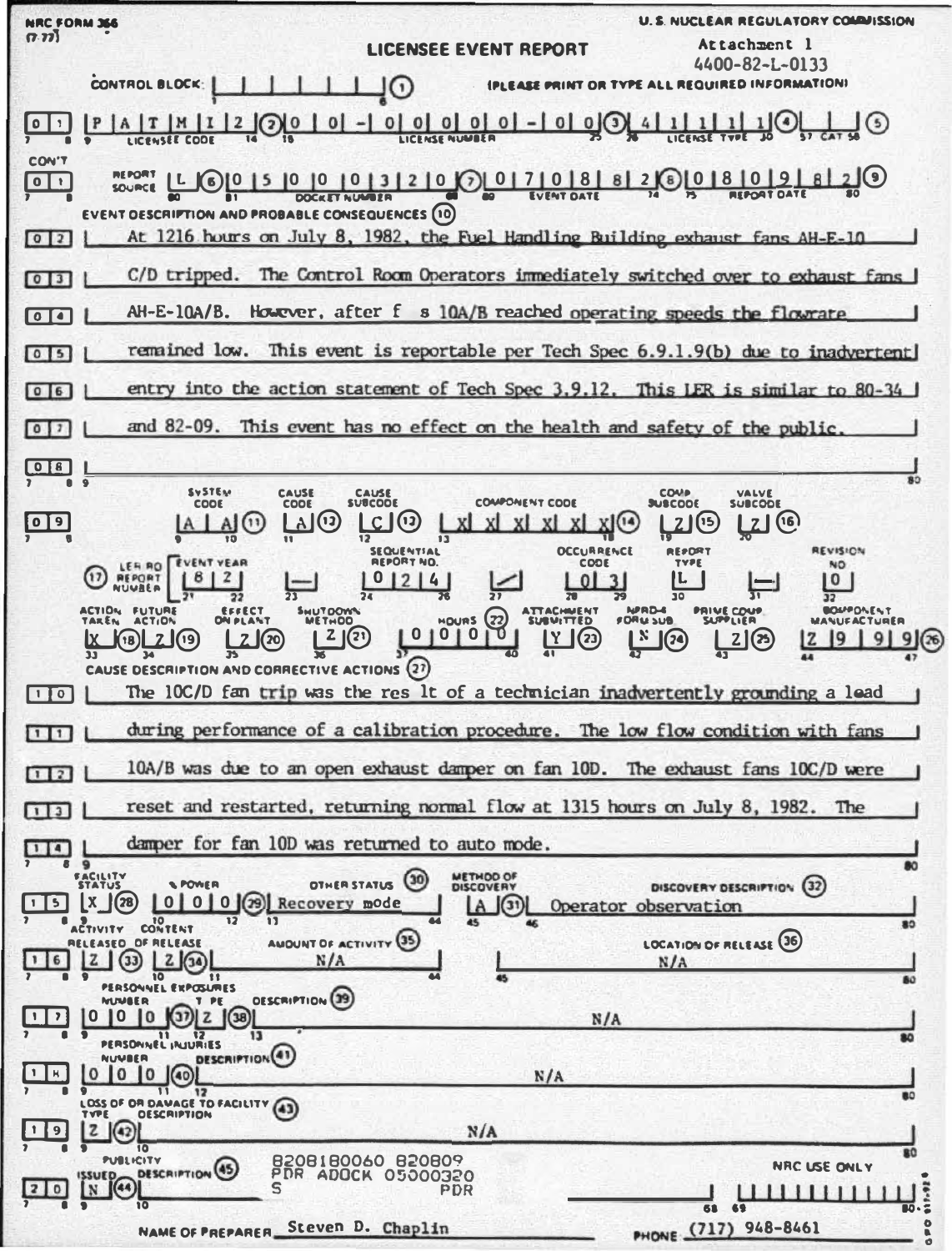# UCENSEE EVEN!' REPORT NARRATIVE REPORT EVENT DATE - July 8, 1982 LER 82-024/0JL-0

### I. EXPLANATION OF OCCURRENCE

 $\cdot$ 

At 1216 hours on July 8, 1982, the fuel Handling Building (FHB) exhaust flowrate dropped below the Technical Specification (Tech Spec) minimum required exhaust flowrate of 36,000 cfm. The Control Roam Operators immediately switched over to the other FHB exhaust fans (AH-E-10A/B), however, these fans could not supply the minimum required exhaust flowrate of 36,000 cfm.

This placed the unit in the action statement of Tech Spec Limiting Condition for Operation (LCO) 3.9.12.

The FHB exhaust flowrate was returned to the Tech Spec operating band using exhaust fans AH-E-10C/D at 1315 hours oo July 8, 1982. This event is considered reportable under Tech Spec  $6.9.1.9(b)$  due to entry into and compliance with the requirements of the action statement of Tech Spec 3.9.12.

This LER is similar in nature (inoperable ventilatim system due to persamel error) to LER 80-34 and 82-09.

#### II. CAUSE OF THE OCCURRENCE

The fan trip, combined with the inability of the backup fans AH-E-10A/B to supply the required flow, rendered the system inoperable.

The event was initiated by the inadvertent gromding of an electrical occurr ed during the performance of Procedure IC-11, ''Flow Switch lead in the flow switch asseubly of exhaust fan AH-E-10C. The grounding Calibration" when, while restoring a lead to its terminal, it made contact with another terminal resulting in tripping exhaust fans AH-E-10C/D.

The cause of the low flowrate during operatioo of exhaust fans AH-E-10A/8 was determined to be an open exhaust damper (05670) on the exhaust fan 10C. The open damper allowed a recirculation path through the ductwork between 10A/B and C, effectively reducing the net flowrate out of the system. The damper should have been closed automatically by its solenoid operator when exhaust fans AH-E-10C and D tripped. However, on August 1, dampers, 1982, during perfonnance of preventive maintenance oo ventllatim system it was discovered that solenoid cootroller for danper 05670 was in the manual open position. It should have been in the auto position.